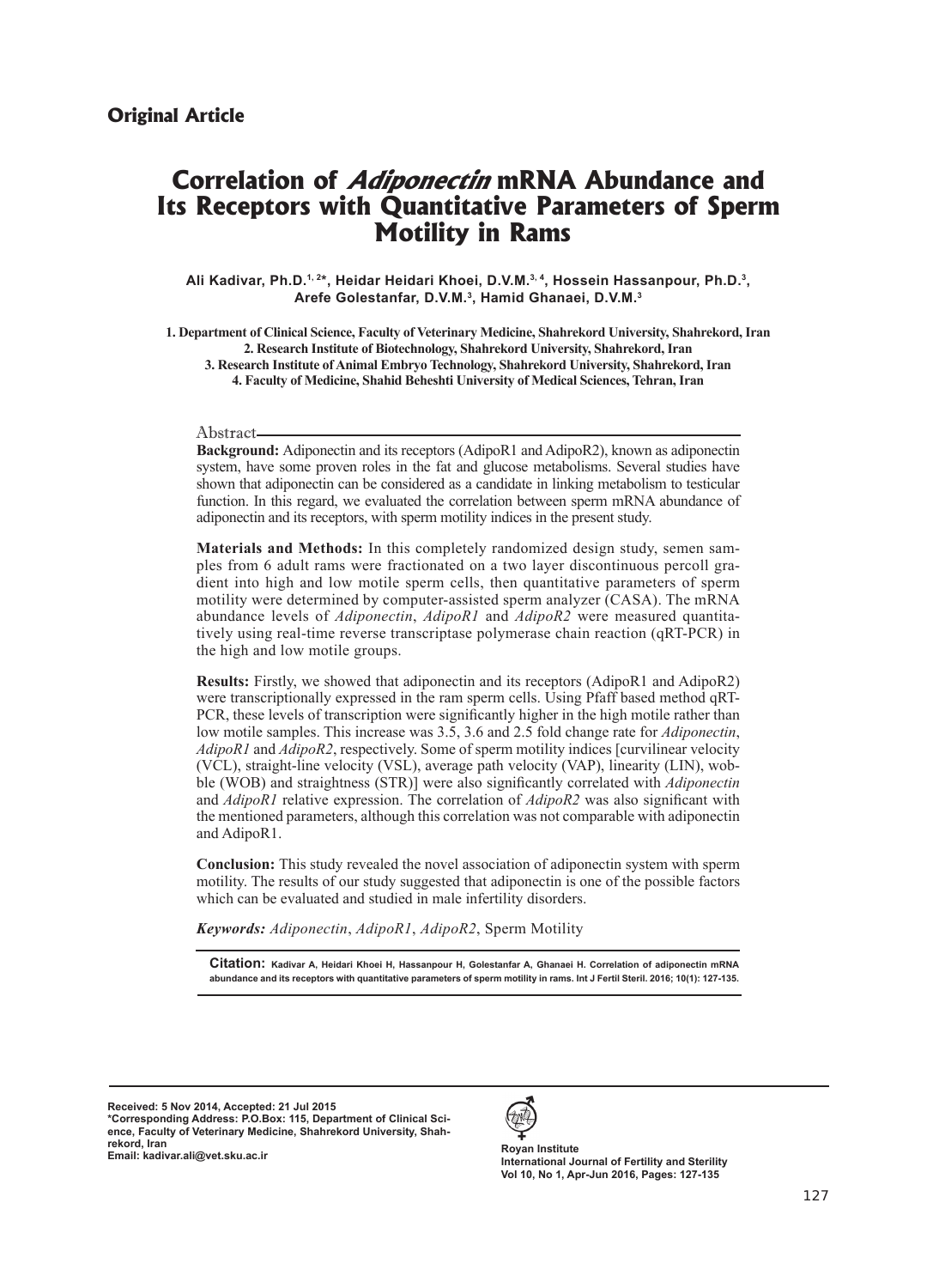# Introduction

Adiponectin is a member of the adipose-secreted proteins, called adipocytokines. Adiponectin was initially described as a 30 kDa adipocyte complementrelated protein (1). It is a 244-amino acids protein and the most abundant adipose-derived hormone secreted by adipocytes in white adipose tissue with relevant roles in lipid metabolism and glucose homeostasis (2). Adiponectin also plays role on stimulation of fatty acid oxidation in the liver and skeletal muscle, suppression of hepatic gluconeogenesis, stimulation of glucose uptake in skeletal muscle and increasing insulin secretion (3). Following production, the actions of adiponectin are supported by two distinct but structurally related adiponectin receptors (AdipoR), AdipoR1 and AdipoR2 (4). The metabolic importance of these receptors is now firmly established. So that,  $AdipoR1^{(+)}$  and  $Adi$  $poR2$ <sup> $(+)$ </sup> mouse models exhibited various disorders due to aberration in the fat and glucose metabolisms (5).

In addition to the well-known metabolic effects, it has been shown that adiponectin could affect the reproductive system, in part, through central actions on the hypothalamus-pituitary axis (6). Hypothalamic neurons secrete gonadotropin-releasing hormone (GnRH) with a pulsatile pattern, stimulating the release of pituitary gonadotropins, follicle-stimulating hormone (FSH) and luteinizing hormone (LH). These gonadotropins regulate testicular steroidogenesis and spermatogenesis (7). AdipoR1 and AdipoR2 are generally expressed in human hypothalamus and pituitary (8), so adiponectin can presumably be involved in the modulation of the endocrine reproductive axis in humans. Adiponectin and its receptors are also expressed by different cell types of the male gonad, suggesting a possible regulation of testicular function by adiponectin, through endocrine and/or paracrine actions. In chicken, presence of the adiponectin system (adiponectin, AdipoR1 and AdipoR2) was demonstrated in peritubular and seminiferous tubule cells (9). In line with this, testicular expression of adiponectin receptors was found to be higher at mRNA or protein levels in adult compared to prepubertal chickens and rats (9, 10), suggesting that sexual maturation is likely associated with an increased sensitivity to the changes in plasma adiponectin levels. A significant, positive relationship was also reported between plasma adiponectin and high-density lipoprotein cholesterol in men (11) which may contribute to testosterone production. In this regard, Laughlin et al. (12) showed that, in the men and women, serum adiponectin is positively related to testosterone and high-density lipoprotein.

In general, the previous studies demonstrated a close relationship between adiponectin system and reproductive function. So, we hypothesized that the sperm *Adiponectin*, *AdipoR1* and *AdipoR2* mRNA abundances might correlate with sperm motility indices.

## Materials and Methods

#### **Semen samples and spermatozoa preparations**

In this completely randomized design, testicles of 6 adult rams were collected from an official abattoir and transferred to the laboratory at room temperature (20-25°C). All procedures to sacrifice the animals were carried out at abattoir in accordance with Iranian government rules. Semen collection was carried out within the first 2 hours after the slaughter of the ram. Epididymis-testicle complexes were dissected into two parts: testicle, epididymis. Sperm was obtained by slicing the tissue of the cauda epididymis with a scalpel; the fluid was collected by sampler and the volume was estimated. To prohibit contamination, epididymis samples were carefully dissected free of blood clots and extraneous tissues. Care was taken to no cut blood vessels.

Semen samples were washed with Hepes-buffered tissue culture medium (Hepes TCM, Gibco, Life technologies, USA)+10% bovine serum albumin (BSA, Gibco, Life technologies, USA) and sperm suspensions were centrifuged at 500 g for 2 minutes. The supernatant was then discarded. This procedure repeated two times. The sperm of 6 rams was subsequently separated into low and high motility categories, as described below.

#### **Sperm separation procedures**

Sperm suspension was layered on a two-layer discontinuous Percoll gradient, consisting of 1 ml of 45% (v/v) and 2 ml of 90% (v/v) Percoll (Uppsala, Sweden) in a 15 ml conical plastic tube (Falcon No. 2095, Fisher Scientific, Pittsburg, USA). The tube was centrifuged at 700 g for 20 minutes. After centrifugation, the separated fractions in the tube were carefully transferred into a new set of tubes, and the volume of each fraction was determined.

#### **Spermatozoa evaluation**

The assessment of motility parameters was carried out, using computer-assisted sperm analysis (CASA,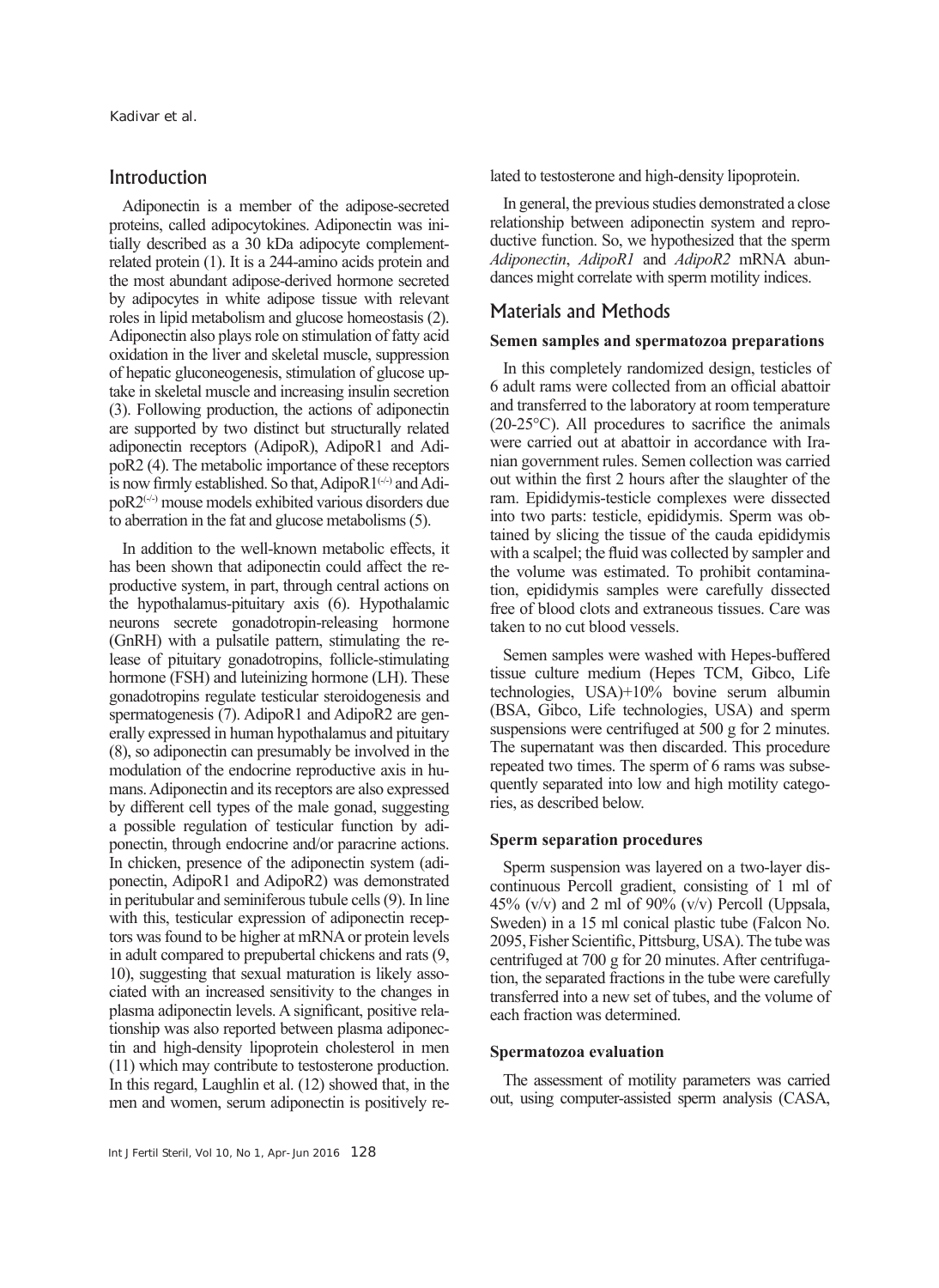HooshmandFanavar, Iran). Samples were diluted (10-  $20 \times 10^6$  cells/ml) in the same Hepes TCM medium with 320 mOsm/kg, and kept warm in the 37°C incubator during examination. Subsequently, 5 µl sample drop was placed into a Makler counting cell chamber (20 μm depth) and evaluated. Evaluation was carried out on both groups of the separated sperm by Percoll gradient.

The CASA settings were selected as follow: 6 visionfields per sample, 20 frames per second with the time analysis of less than 15 seconds per frame, 0-180 μm/ second analysis power for sperm velocity, and magnifying power of  $\times$ 4 for microscope objective lens.

In CASA analysis results, sperm motility was divided into classes A, B, C and D as rapid motility, slow motility, non-progressive motility and immotility, respectively. Besides, the followed sperm motion parameter indices were studied: curvilinear velocity (VCL), the time-average of velocity along the actual trajectory for a spermatozoon in micrometers per second, straight line velocity (VSL) representing the average velocity of sperm from the first to last position of a sperm head in a track by micrometers per second. A straight-line path from the first to last position of a sperm head was plotted, and velocity along this trajectory was termed VSL (micrometers per second). The average path of sperm cell motion was also computed, and averagetime of velocity along the average path was calculated and named as average path velocity (VAP, micrometers per second). For each centroid location of sperm, there was a deviation from the average path, called as the amplitude of lateral head displacement (ALH, micrometers). Beat cross frequency (BCF) was the frequency of sperm cell's head cross, through the sperm cell's average pathway in Hertz. Similarly, there were points where the curvilinear path intersects the average path, and the number of such intersections was termed as BCF (number per second). The linearity (LIN) represents the linearity of a curvilinear path in percentage. The wobble (WOB) was the measure of the actual

path oscillation with regard to the average path, and the mean angular displacement (MAD) was the average time for the instantaneous turning angle absolute values of the sperm head, along with the curvilinear trajectory in degree (13).

#### **RNA extraction and cDNA synthesis of sperm cells**

Total RNA isolation was carried out on sperm cells, according to the acid guanidiniumthiocyanatephenol-chloroform single-step extraction protocol, as described earlier (14). Treatment of total RNA with RNase-free DNase (Sinaclon Bioscience, Iran) was performed to avoid amplification of contaminating genomic DNA. The quality and integrity of the purified RNA was controlled by measurement of the A260/A280 nm ratio as well as agarose gel electrophoresis. Only RNA samples showing integrity by electrophoresis and exhibiting an A260/A280 ratio of >1.9 were used for synthesis of cDNA.

Total RNA was reverse transcribed into cDNA using moloney murine leukemia virus reverse transcriptase (M-MLV RT, Sinaclon Bioscience, Iran). The reverse transcribed mixture was incubated at 75ºC for 15 minutes to denature the RNA, and then stored at -20ºC.

#### **Real-time quantitative reverse transcriptasepolymerase chain reaction analysis**

The levels of all three transcripts (*Adiponectin*, *AdipoR1* and *AdipoR2*) were determined by real-time reverse transcriptase polymerase chain reaction. Glyceraldehyde-3-phosphate dehydrogenase (*GAPDH*) was selected as a housekeeping gene to normalize the difference of input load of cDNA between the samples. Specific primers for cDNA of *Adiponectin*, *AdipoR1*, *AdipoR2* and *GAPDH* were designed using primer BLAST (http://www.ncbi.nlm.nih.gov/primerblast). Nucleotide sequences of the selected primer pairs and the length of amplified product are presented in the Table 1.

| <b>Table 1:</b> Characteristics of the used primers |                                  |                     |                                                    |  |  |  |  |  |  |
|-----------------------------------------------------|----------------------------------|---------------------|----------------------------------------------------|--|--|--|--|--|--|
| Gene                                                | <b>NIH GenBank accession no.</b> | Product length (bp) | Primer sequence 5'-3'                              |  |  |  |  |  |  |
| <b>GAPDH</b>                                        | NM 001190390.1                   | 116                 | F: GTTCCACGGCACAGTCAAGG<br>R: ACTCAGCACCAGCATCACCC |  |  |  |  |  |  |
| Adiponectin                                         | KJ159213.1                       | 132                 | F: CGGCACCACTGGCAAATTCC<br>R: TGGTCGTGGGTGAAGAGCAG |  |  |  |  |  |  |
| AdipoR1                                             | KJ159212.1                       | 131                 | F: CAGGGGTGCAGGAGGAACTT<br>R: GTGGGCTGAAGCTTGGTTGG |  |  |  |  |  |  |
| AdipoR2                                             | KF921623.1                       | 155                 | F: GCATCGCAGCCATCATCGTC<br>R: GATGGTGGCAGCCTTCAGGA |  |  |  |  |  |  |

**Table 1:** Characteristics of the used primers

Int J Fertil Steril, Vol 10, No 1, Apr-Jun 2016 129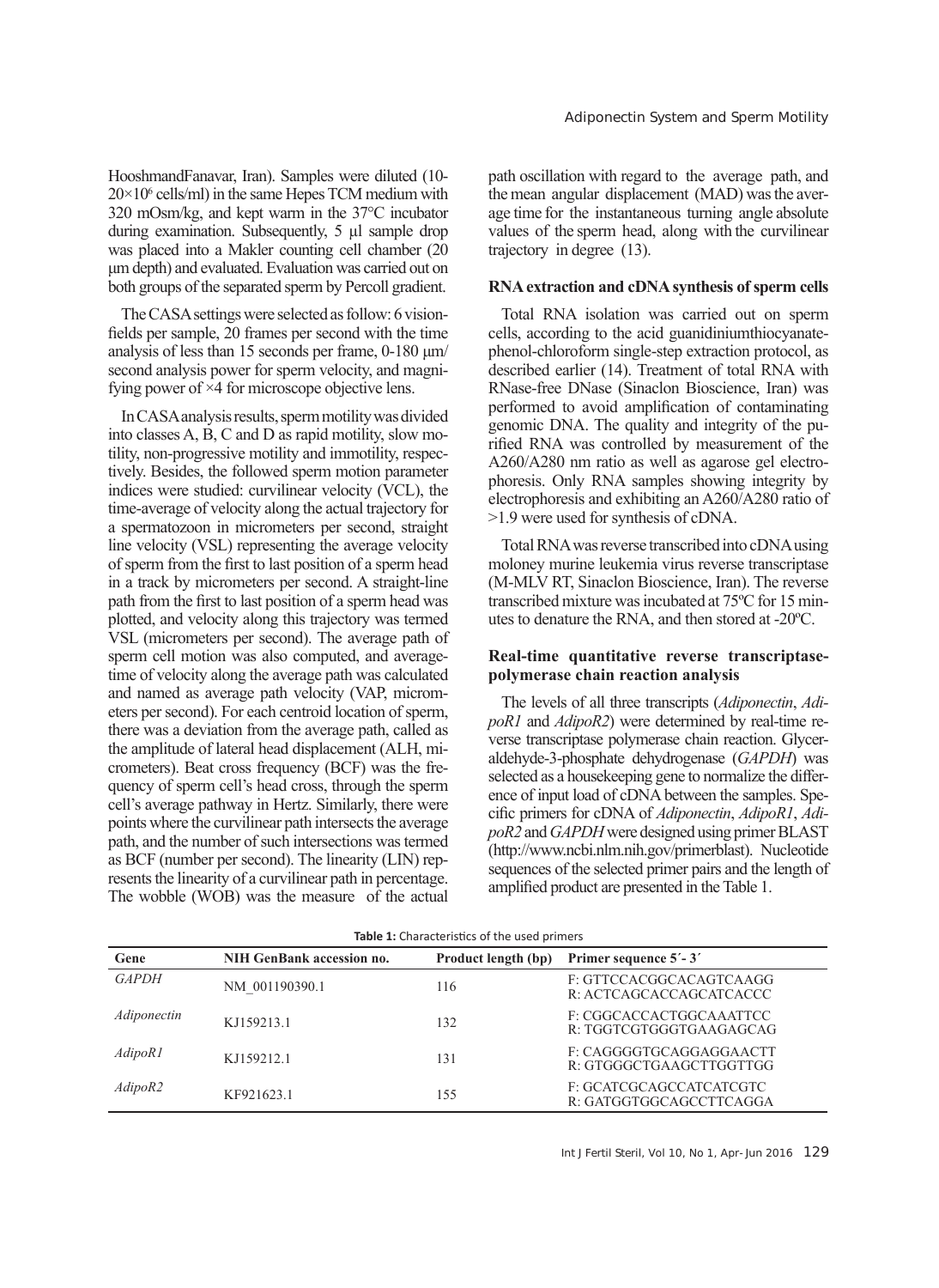Real-time quantitative reverse transcriptase-PCR (qRT-PCR) analysis was performed on Rotor-Gene Q 6000 System (Qiagen, USA) using SYBR premix EX Tag ІІ (Takara, China). One microliter of cDNA was added to the master-mix  $(0.5 \mu M)$  of each specific primer, and 10 µl of SYBR premix EX Tag ІІReady Mix) in a total volume of 20 µl. Aliquot of each reaction mixture was analyzed by electrophoresis in 1.5% agarose gel and stained with  $0.5 \mu g$ / ml ethidium bromide. The relative quantification of three gene transcripts was determined in low and high motile sperm groups. Reaction condition was performed as 95°C for 5 minutes, 45 cycles of 95°C for 40 seconds, 63°C for 30 seconds and 72°C for 30 seconds. The PCR amplification was performed in triplicate for each sample.

Gene expression data were normalized to *GAPDH* (as internal reference gene). Data were analyzed using LinRegPCR software version 2012.0 (Amsterdam, Netherland), to give the threshold cycle (Ct) number . Mean efficiency values (E) for each gene were also determined from the amplification profiles of individual samples with this software (15). The mRNA level of each target gene relative to *GAPDH* was estimated for each sample in two experimental groups by following formula: E *GAPDH* (Ct high motile)/E *Adiponectin*(Ct high motile). Then, the comparison was statistically done between groups. To determine fold change for each gene, the relative gene expression of high motile group relative to low motile group were calculated as following (16, 17).



To ensure product homogeneity, the melting curve analysis was performed after the real-time PCR procedure. The fluorescence signals were recorded continuously during temperature ramp  $(65-95°C)$ .

#### **Statistical analysis**

Differences between experimental group means were analyzed through paired t test with SPSS, version 16.0 (SPSS Inc., USA). The Pearson correlation procedure was used to evaluate correlation between the level of mRNA abundance and all quantitative sperm motion parameters for the indicated genes. All results are shown as mean  $\pm$ SEM and differences were considered significant at  $P < 0.05$ .

## Results

The results of CASA evaluation for sperm motility and sperm motility pattern are given in the Tables 2 and 3. After separation on Percoll gradient, the remaining sperm phase, in 45% Percoll, had significantly lower motile sperm cells (Table 2). The high motile sperm groups were also significantly better in other sperm motility parameters, such as VCL, VSL, VAP, LIN, WOB and STR (Table 3). This result showed that separation procedure was performed well. After separation, we analyzed the mRNA abundance of three genes between high and low motile sperm groups. As presented in the Figure 1, the mean level of *Adiponectin*, *AdipoR1* and *AdipoR2* gene abundances was significantly higher in high motile group than low motile. In the next step and for more evaluation, the correlation analysis was performed between the level of mRNA abundance and all sperm motion parameters for all three genes in motile and immotile sperm groups. In this analysis, all samples from high and low motile groups were considered together and the general correlation between motility indices and the level of mRNA abundance was calculated. The results of this analysis showed that mRNA abbundance for *Adiponectin* gene had a significant positive correlation with the class A of sperm motility, percent of progressive motile sperms, percent of motile sperms, VCL, VSL, VAP, LIN and WOB (Table 4). The amount of mRNA for *AdipoR1* gene also showed a significant positive correlation with class A of sperm motility, percent of progressive motile sperms, LIN, WOB and STR (Table 4). For *AdipoR2* gene, significant correlation was only observed with WOB.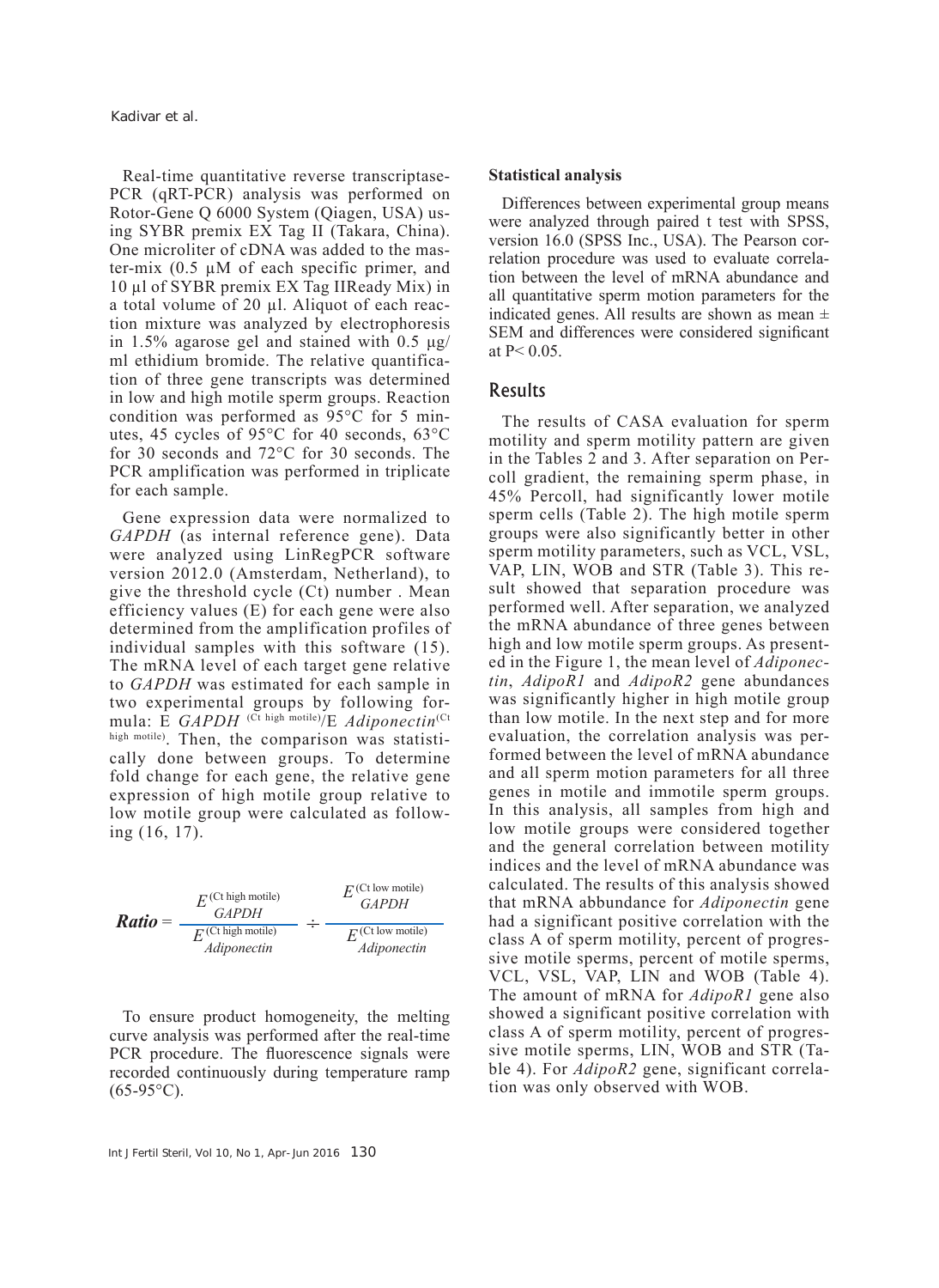| Groups                | <b>Sperm density</b><br>(Mill/ml)          | Motile sperm<br>$\frac{6}{2}$  | Progression $(\% )$ |                                                      |                               |                               |  |  |
|-----------------------|--------------------------------------------|--------------------------------|---------------------|------------------------------------------------------|-------------------------------|-------------------------------|--|--|
|                       |                                            |                                | (class A)           | <b>Fast progressive</b> Slow progressive<br>class B) | Non progressive<br>class C    | Non motile<br>class D)        |  |  |
| $(n=6)$               | High motile $12.07 \pm 2.56$ <sup>ns</sup> | $76.40 \pm 2.27$ <sup>**</sup> | $58.53 \pm 3.52***$ | $12.01 \pm 4.66$ <sup>ns</sup>                       | $5.85 \pm 0.51$ <sup>ns</sup> | $23.60 \pm 2.2$ <sup>**</sup> |  |  |
| Low motile<br>$(n=6)$ | $13.46 \pm 1.73$                           | $58.49 \pm 4.47$               | $29.36 \pm 2.41$    | $16.34 \pm 6.67$                                     | $9.01 \pm 3.85$               | $44.00 \pm 3.84$              |  |  |

**Table 2:** Concentration, motility and progression of Percoll separated sperm samples (evaluated by CASA). Results are given as mean ± SE

CASA; Computer-assisted sperm analyzer, ns; Not significant, \*\*; P<0.01 and \*\*\*\*; P<0.0001.

**Table 3:** Sperm motility pattern parameters of percoll separated sperm samples (evaluated by CASA). Results are given as mean ± SE

| <b>Groups</b>          | Sperm motility pattern |                                |                          |                                |                               |                               |                                |                      |                                |
|------------------------|------------------------|--------------------------------|--------------------------|--------------------------------|-------------------------------|-------------------------------|--------------------------------|----------------------|--------------------------------|
|                        | VCL<br>$\mu$ m/s)      | VSL<br>$(\mu m/s)$             | <b>VAP</b><br>$\mu$ m/s) | <b>MAD</b><br>$(^\circ)$       | ALH<br>(µm)                   | <b>BCF</b><br>(Hz)            | LIN<br>$\frac{6}{2}$           | <b>WOB</b><br>$(\%)$ | <b>STR</b><br>$(\%)$           |
| High motile<br>$(n=6)$ | $80.93 \pm 9.66^*$     | $57.13 \pm 8.47$ <sup>**</sup> | $65.58 \pm 8.66^*$       | $20.20 \pm 3.28$ <sup>ns</sup> | $3.03 \pm 0.18$ <sup>ms</sup> | $2.49 \pm 0.77$ <sup>ns</sup> | $56.53 \pm 2.56$ <sup>**</sup> | $71.24 \pm 1.59$ *** | $71.52 \pm 1.95$ <sup>**</sup> |
| Low motile<br>$(n=6)$  | $49.75 \pm 7.78$       | $23.65 \pm 3.06$               | $32.39 \pm 5.66$         | $13.86 \pm 3.18$               | $2.67 \pm 0.26$               | $1.73 \pm 0.75$               | $36.31 \pm 3.48$               | $54.64 \pm 2.66$     | $57.19 \pm 2.97$               |

CASA; Computer-assisted sperm analyzer, VCL; Curvilinear velocity, VSL; Straight-line velocity, VAP; Average path velocity, MAD; Mean angular displacement, ALH; Amplitude of lateral head displacement, BCF; Beat cross frequency, LIN; Linearity, WOB; Wobble, STR; Straightness, ns; Not significant, \*; P<0.05, \*\*; P<0.01 and \*\*\*; P<0.001.

| Table 4: Correlations between the amount of relative gene abundance for Adiponectin, AdipoR1 and AdipoR2 with quantitative sperm |  |  |  |
|----------------------------------------------------------------------------------------------------------------------------------|--|--|--|
| motion parameters                                                                                                                |  |  |  |

| <b>Groups</b>                        | Sperm motility pattern |                                 |                      |                    |                    |                    |                       |                        |                    |                                    |                      |                      |
|--------------------------------------|------------------------|---------------------------------|----------------------|--------------------|--------------------|--------------------|-----------------------|------------------------|--------------------|------------------------------------|----------------------|----------------------|
|                                      | MS<br>$\frac{1}{2}$    | <b>Class A</b><br>$\frac{6}{2}$ | <b>SPM</b><br>$(\%)$ | VCL<br>$(\mu m/s)$ | VSL<br>$(\mu m/s)$ | VAP<br>$(\mu m/s)$ | <b>MAD</b><br>(°)     | ALH<br>$(\mu m)$       | <b>BCF</b><br>(Hz) | LIN<br>$\left( \frac{9}{6}\right)$ | <b>WOB</b><br>$(\%)$ | <b>STR</b><br>$(\%)$ |
| Adiponectin<br>relative<br>abundance | $0.51*$                | $0.66*$                         | $0.56*$              | $0.54*$            | $0.60**$           | $0.61**$           | $-0.10$ <sup>ns</sup> | $0.03^{ns}$            | 0.18 <sup>ns</sup> | $0.53*$                            | $0.64**$             | $0.06$ <sup>ns</sup> |
| AdipoR1<br>relative<br>abundance     | $0.19^{ns}$            | $0.44*$                         | $0.44*$              | $0.47^{ns}$        | 0.19 <sup>ns</sup> | $0.23^{ns}$        | $0.67^{ns}$           | $-0.014$ <sup>ns</sup> | 0.56 <sup>ns</sup> | $0.46*$                            | $0.55**$             | $0.47*$              |
| AdipoR2<br>relative<br>abundance     | 0.21 <sup>ns</sup>     | 0.36 <sup>ns</sup>              | 0.26 <sup>ns</sup>   | 0.10 <sup>ns</sup> | $0.15^{ns}$        | 0.16 <sup>ns</sup> | $-0.03ns$             | 0.11 <sup>ns</sup>     | 0.28 <sup>ns</sup> | 0.32 <sup>ns</sup>                 | $0.45*$              | 0.26 <sup>ns</sup>   |

MS; Motile sperm; Class A; Sperm with fast progressive motility, SPM; Sperm with progressive motility (class A+class B), VCL; Curvilin-<br>ear velocity, VSL; Straight-line velocity, VAP; Average path velocity, MAD; Mean angul displacement, BCF; Beat cross frequency, LIN; Linearity, WOB; Wobble, STR; Straightness, ns; Not significant, \*; P<0.05 and \*\*; P<0.01.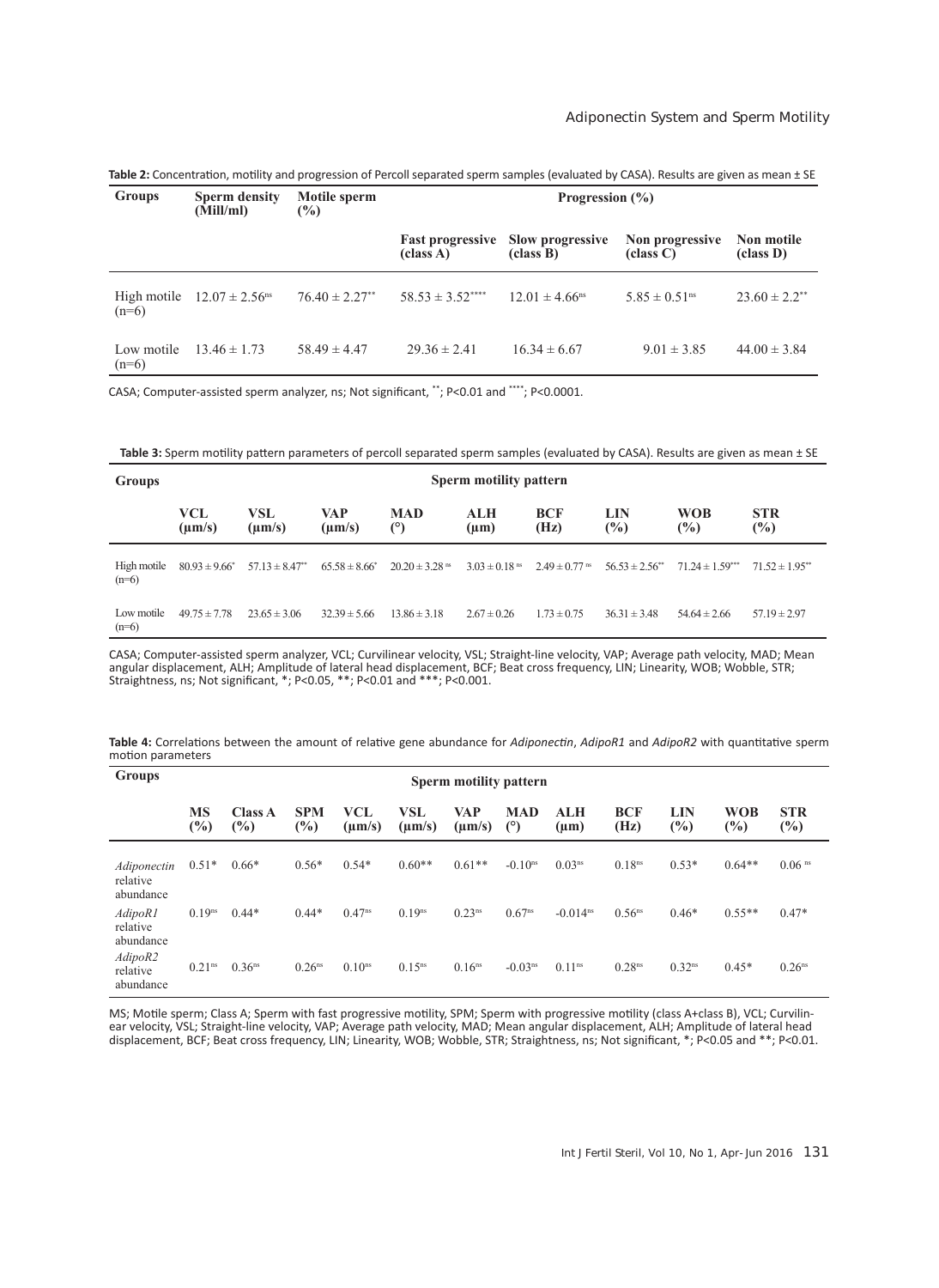

**Fig.1:** Relative abundance of **A.** *Adiponectin*, **B.** *AdipoR1* and *AdipoR2* mRNA in low and high motile sperm groups. \*; Significant difference between two groups.

#### **Discussion**

In the present study, associations between sperm mRNA abundance of *Adiponectin* and its receptors, *AdipoR1* and *AdipoR2*, with quantitative parameters of sperm motility were evaluated in rams. Adiponectin is a plasma protein with about 0.01% of total serum proteins concentration (18). The primary amino acid sequences of Adiponectin are highly conserved across the species (19). For example, bovine adiponectin shows 92% homology with human Adiponectin and 82% homology with murine Adiponectin (20). Adiponectin is synthesized as a single monomer which undergoes multimerization to provide three multimer forms with different molecular weights (MWs): i. Low molecular weight (LMW) Adiponectin composed of three monomers that are combined to form a trimmer, ii. Middle molecular weight (MMW) Adiponectin, as a hexamer formed by two trimmers, and iii. High molecular weight (HMW) multimer of Adiponectin, comprised of 12-18 monomers.

Ejaculated sperm retains a complex and specific population of RNAs. It was recently proposed that these RNA molecules may have important roles in the sperm development, chromatin repackaging and even zygote development (21). Studies on sperm RNA are available for humans (22), stallion (23), cattle (24) and boars (25). Analysis of the mRNA profiles in the normal and abnormal sperms is a growing field, which can become a diagnostic and prognostic tool to evaluate male fertility and can eventually lead to identify specific genetic pathways which are necessary for production of the fertile sperm. For example, studies have been conducted to compare the genetic profiles of sperm samples from normal fertile men and teratozoospermic patients (26, 27).

In the present study, the mRNA abundances of all three components of adiponectin system were significantly higher in the high motile sperm groups. The mRNA abundances also positively correlated with some of the most important parameters of sperm motility pattern, especially for *Adiponectin* and *AdipoR1*. Adiponectin and the relevant receptors play major roles in sperm morphology and function, contributing to increase fertility. A recent study by Kasimanickam et al. (28) showed that Adiponectin, AdipoR1, and AdipoR2 were immunolocalized in the acrosomal, postacrosomal, equatorial, and tail regions of bull sperm. In this study, serum Adiponectin concentration and sperm mRNA expressions for *Adiponectin* and its receptors showed a significant positive correlation with sire conception rate. In ram, transcripts for adiponectin system components, have been detected in the testis, all parts of epididymis, vesicular and bulbourethral glands (29). Expression of Adiponectin receptors was also reported in porcine epididymis (30).

Our results showed a novel evidence for the presence of Adiponectin and its two receptors in at least sperm cells from cauda-epididymides. In this context, Rahmanifar and Tabandeh (29) also determined that *Adiponectin*, *AdipoR1* and *AdipoR2* were expressed in all parts of epididy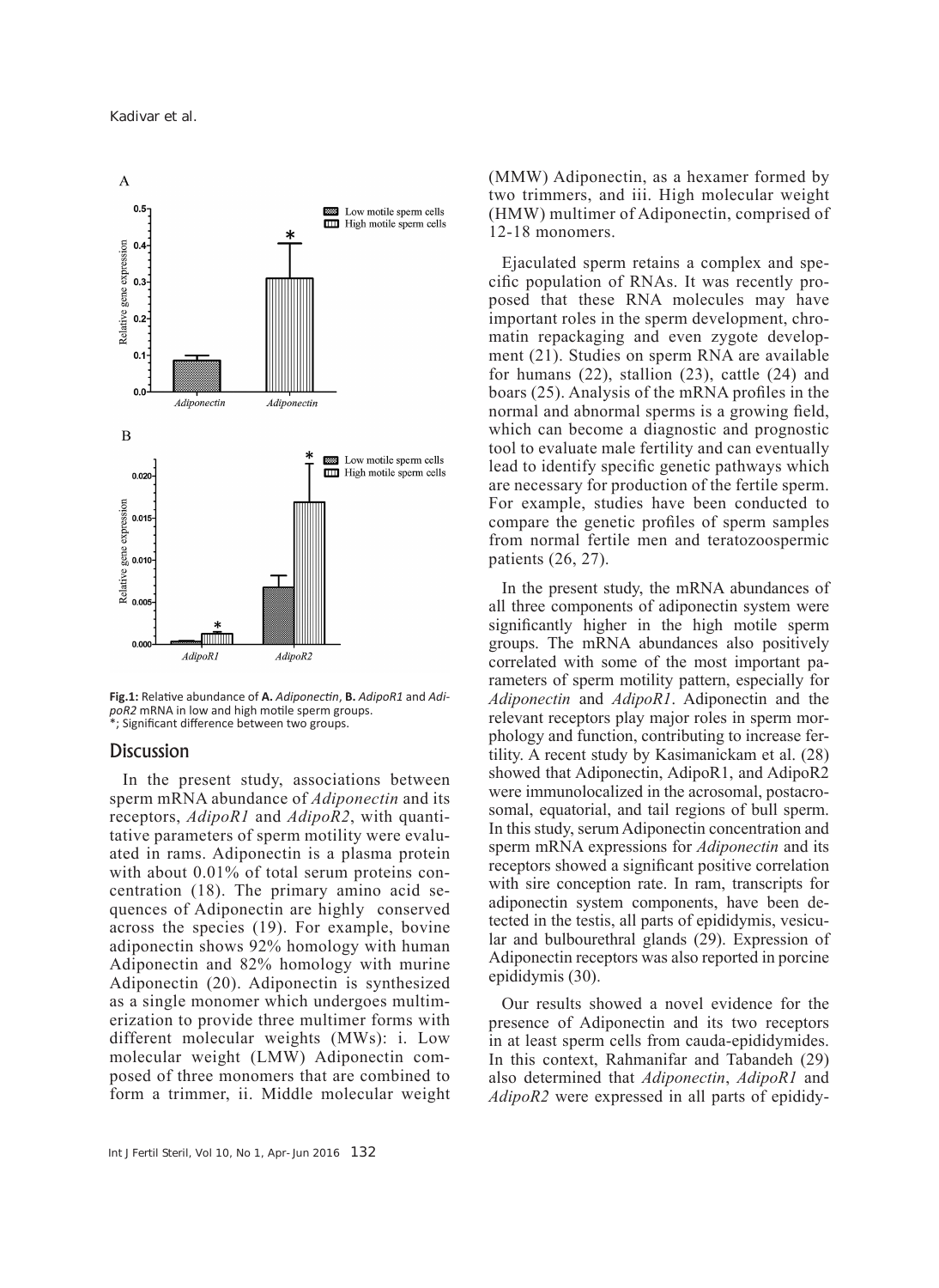mides (caput, corpus, and cauda), while *AdipoR2* mRNA expression was higher than *AdipoR1*. These results, in addition to the finding reported by Kasimanickam et al. (28) indicating that gene expression of *Adiponectin* and its receptors during pre- and post-capacitation in spermatozoa, provide evidences of possible production of fertile sperm by local actions of Adiponectin at the testis level.

In this regard, it should be noted that a spermspecific ATP-binding cassette (ABC) transporter regulates intracellular lipid metabolism in rodents (31). Kitajima et al. (32) showed that Adiponectin and its receptors (AdipoR1 and AdipoR2) increased cholesterol efflux and reconstituted high-density lipoprotein-induced efflux, at least partially through an ABCA1 pathway. In that study, AdipoR1- and AdipoR2-transfected cells showed greater cholesterol efflux when treated with Adiponectin. In contrast, down-regulation of adiponectin receptors decreased reconstituted high-density lipoprotein-induced cholesterol efflux. Adiponectin related signaling pathways in the sperm cell are not well studied until now. But Adiponectin and its receptors might participate in cholesterol efflux via a sperm-specific ABC transporter and thereby affect sperm hyperactivation and capacitation (33).

The positive correlation of obesity with male infertility could be the evidence of clinical importance of Adiponectin in the fertility. In rodents, the obesity leads to sub-fertility caused by reduced sperm motility (34). Obese men have also reduced sperm concentration and total sperm count (35). In an interesting study performed by Thomas et al. (36), normal-weight men showed higher concentrations of Adiponectin in the seminal plasma and blood serum. In addition, Adiponectin concentration in seminal plasma positively correlated with sperm concentration and normal morphology of spermatozoa. Hammoud et al. (37) also found that asthenozoospermia and oligozoospermia were increased due to high body-mass index and worsened from overweight to obese men. One possible reason can be the correlation between plasma Adiponectin and testosterone concentrations. In this regard, Ribot et al. (38) confirmed that the diet-induced obesity in rats leads to decrease in the effective production of Adiponectin. Studies showed that Adiponectin played roles in gonadal steroidogenesis. As a paralog of Adiponectin, CTRP3 (a member of the C1q/TNF-related protein superfamily) was expressed at high level in the adipose tissue. In adult mouse testis, CTRP3 was expressed in Leydig cells and contributes to increase testosterone production by up-regulating Cyp11A1 and Star protein expressions (39). Interestingly, Adiponectin has been shown to regulate the expression of steroidogenic genes (*Star*, *Cyp11Aa1* and *Cyp19A1*) in human, rat, chicken and swine ovary (40, 41), suggesting that Adiponectin might affect steroidogenesis in Leydig cells through regulation of steroidogenic gene expressions as well. This finding was also confirmed by Erdemir et al. (42). In this study, the male fat rats, had significantly lower levels of testosterone compared to the controls. In terms of pathologic evaluation, Johnsen Score (a 1-10 degree score for microscopic evaluation of spermatogenesis quality in testicular tissue) was significantly lower in the fat male rats.

# Conclusion

The findings indicated that the products of *Adiponectin* gene may be involved in the physiology of sperm cell movement. Although the exact role of Adiponectin in the male reproductive system remains hypothetical, demonstrated expression of this gene in epididymal spermatozoa in this study and all parts of epididymidis suggests a possible role of Adiponectin in maturational spermatozoa changes, as they transit the duct. Moreover, considering the demonstrated correlation between obesity and fertility impairment, the results of such studies will help to find the molecular mechanisms involved in the pathogenesis of this disorder.

# Acknowledgements

This work was financially supported by the Applied Research Centre, Vice Chancellor for Research of Shahrekord University. All authors declare that they have no conflicts of interest.

# References

- Scherer PE, Williams S, Fogliano M, Baldini G, Lodish HF. A novel serum protein similar to C1q, produced exclusively in adipocytes. J Biol Chem. 1995; 270(45): 26746- 26749.
- 2. Budak E, Fernández Sánchez M, Bellver J, Cerveró A, Simón C, Pellicer A. Interactions of the hormones leptin,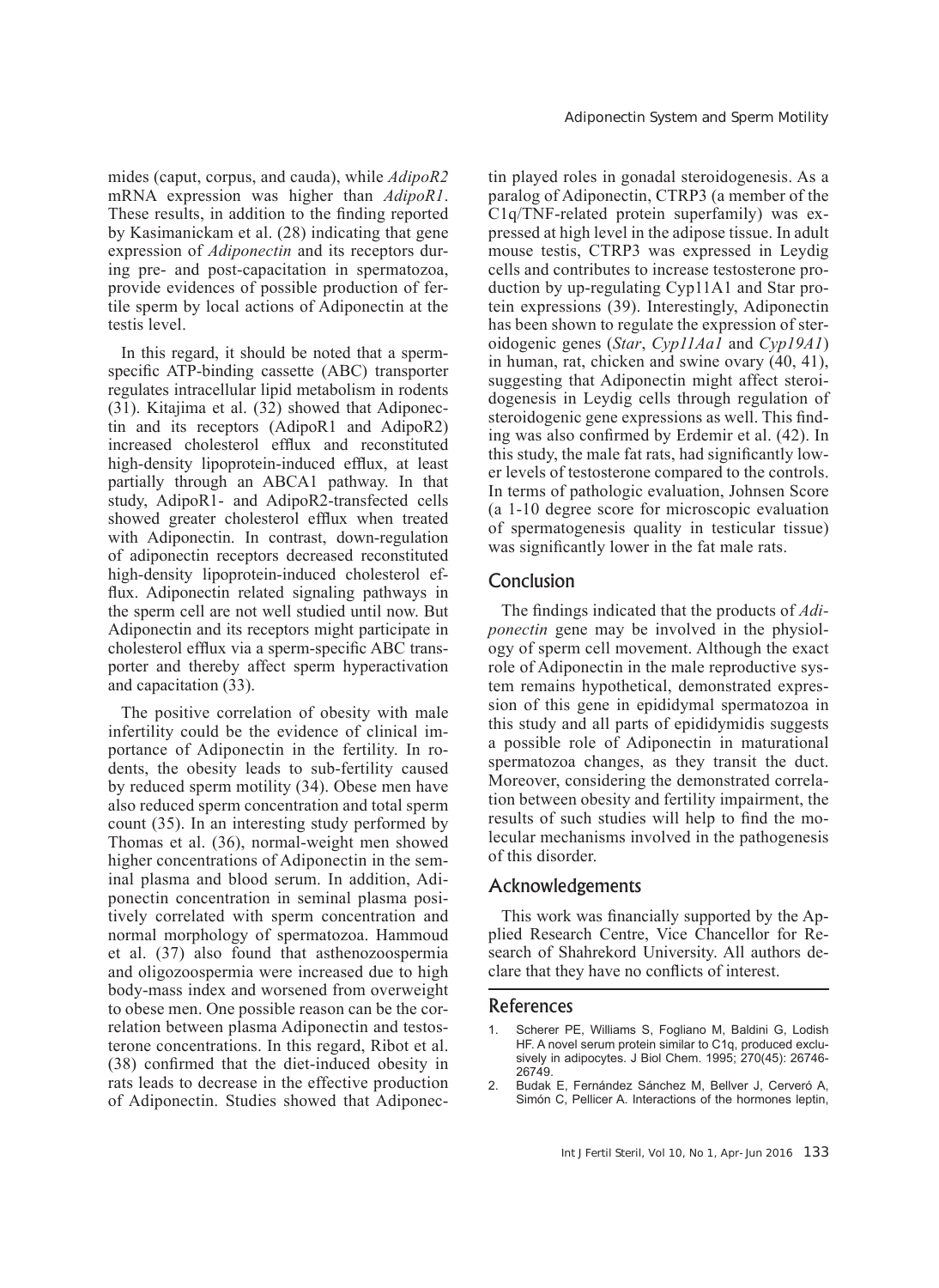ghrelin, adiponectin, resistin, and PYY3-36 with the reproductive system. Fertil Steril. 2006; 85(6): 1563-1581.

- 3. Kadowaki T, Yamauchi T. Adiponectin and adiponectin receptors. Endocr Rev. 2005; 26(3): 439-451.
- 4. Martin LJ. Implications of adiponectin in linking metabolism to testicular function. Endocrine. 2014: 46(1); 16-28.
- 5. Yamauchi T, Nio Y, Maki T, Kobayashi M, Takazawa T, Iwabu M, et al. Targeted disruption of AdipoR1 and AdipoR2 causes abrogation of adiponectin binding and metabolic actions. Nat Med. 2007; 13(3): 332-339.
- 6. Rodriguez-Pacheco F, Martinez-Fuentes AJ, Tovar S, Pinilla L, Tena-Sempere M, Dieguez C, et al. Regulation of pituitary cell function by adiponectin. Endocrinology. 2007;148(1): 401-410.
- 7. Maruska KP, Fernald RD. Social regulation of gene expression in the hypothalamic-pituitary-gonadal axis. Physiology. 2011; 26(6): 412-423.
- 8. Psilopanagioti A, Papadaki H, Kranioti EF, Alexandrides TK, Varakis JN. Expression of adiponectin and adiponectin receptors in human pituitary gland and brain. Neuroendocrinology. 2008; 89(1): 38-47.
- 9. Ocon-Grove OM, Krzysik-Walker SM, Maddineni SR, Hendricks GL, Ramachandran R. Adiponectin and its receptors are expressed in the chicken testis: influence of sexual maturation on testicular ADIPOR1 and ADIPOR2 mRNA abundance. Reproduction. 2008; 136(5): 627-638.
- 10. Caminos JE, Nogueiras R, Gaytan F, Pineda R, Gonzalez CR, Barreiro ML, et al. Novel expression and direct effects of adiponectin in the rat testis. Endocrinology. 2008; 149(7): 3390-3402.
- 11. Pfaehler A, Nanjappa MK, Coleman ES, Mansour M, Wanders D, Plaisance EP, et al. Regulation of adiponectin secretion by soy isoflavones has implication for endocrine function of the testis. Toxicol Lett. 2012; 209(1): 78-85.
- 12. Laughlin GA, Barrett-Connor E, May S. Sex-specific determinants of serum adiponectin in older adults: the role of endogenous sex hormones. Int J Obes(Lond). 2007; 31(3): 457-465.
- 13. Amann RP, Waberski D. Computer-assisted sperm analysis (CASA): capabilities and potential developments. Theriogenology. 2014; 81(1): 5-17. e1-3.
- 14. Hassanpour H, Yazdani A, Khabir Soreshjani K, Asgharzadeh S. Evaluation of endothelial and inducible nitric oxide synthase genes expression in the heart of broiler chickens with experimental pulmonary hypertension. Br Poult Sci. 2009; 50(6): 725-732.
- 15. Ruijter J, Ramakers C, Hoogaars W, Karlen Y, Bakker O, Van den Hoff M, et al. Amplification efficiency: linking baseline and bias in the analysis of quantitative PCR data. Nucleic Acids Res. 2009; 37(6): e45.
- 16. Dorak MT. Real-time PCR. 1st ed. New York: Taylor & Francis; 2007; 66-68.
- 17. Pfaffl MW. Quantification strategies in real-time PCR. In: Bustin SA, editor. AZ of quantitative PCR. 1st ed. San Diego, CA: International University Line; 2004; 89-113.
- 18. Arita Y, Kihara S, Ouchi N, Takahashi M, Maeda K, Miyagawa J, et al. Paradoxical decrease of an adipose-specific protein, adiponectin, in obesity. Biochem Biophys Res Commun. 1999; 257(1): 79-83.
- 19. Wang Y, Lam KS, Yau MH, Xu A. Post-translational modifications of adiponectin: mechanisms and functional implications. Biochem J. 2008; 409(3): 623-633.
- 20. Sato C, Yasukawa Z, Honda N, Matsuda T, Kitajima K. Identification and adipocyte differentiation-dependent expression of the unique disialic acid residue in an adipose tissue-specific glycoprotein, adipo Q. J Biol Chem. 2001; 276(31): 28849-28856.
- 21. Miller D, Ostermeier GC, Krawetz SA. The controversy, potential and roles of spermatozoal RNA. Trends Mol Med. 2005; 11(4): 156-163.
- 22. Goodrich R, Johnson G, Krawetz SA. The preparation of human spermatozoal RNA for clinical analysis. Arch Androl. 2007; 53(3): 161-167.
- 23. Das PJ, Paria N, Gustafson-Seabury A, Vishnoi M, Chaki SP, Love CC, et al. Total RNA isolation from stallion sperm and testis biopsies. Theriogenology. 2010; 74(6): 1099-1106.
- 24. D'Amours O, Frenette G, Fortier M, Leclerc P, Sullivan R. Proteomic comparison of detergent-extracted sperm proteins from bulls with different fertility indexes. Reproduction. 2010; 139(3): 545-556.
- 25. Yang CC, Lin YS, Hsu CC, Wu SC, Lin EC, Cheng WT. Identification and sequencing of remnant messenger RNAs found in domestic swine (Sus scrofa) fresh ejaculated spermatozoa. Anim Reprod Sci. 2009; 113(1-4): 143-155.
- 26. Moldenhauer JS, Ostermeier GC, Johnson A, Diamond MP, Krawetz SA. Diagnosing male factor infertility using microarrays. J Androl. 2003; 24(6): 783-789.
- 27. Ostermeier GC, Dix DJ, Miller D, Khatri P, Krawetz SA. Spermatozoal RNA profiles of normal fertile men. Lancet. 2002; 360(9335): 772-777.
- 28. Kasimanickam VR, Kasimanickam RK, Kastelic JP, Stevenson JS. Associations of adiponectin and fertility estimates in Holstein bulls. Theriogenology. 2013; 79(5): 766- 777.
- 29. Rahmanifar F, Tabandeh MR. Adiponectin and its receptors gene expression in the reproductive tract of ram. Small Ruminant Res. 2012; 105(1): 263-267.
- 30. Dai MH, Xia T, Zhang G, Chen XD, Gan L, Feng SQ, et al. Cloning, expression and chromosome localization of porcine adiponectin and adiponectin receptors genes. Domest Anim Endocrinol. 2006; 30(2): 117-125.
- 31. Ban N, Sasaki M, Sakai H, Ueda K, Inagaki N. Cloning of ABCA17, a novel rodent sperm-specific ABC (ATPbinding cassette) transporter that regulates intracellular lipid metabolism. Biochem J. 2005; 389(Pt 2): 577- 585.
- 32. Kitajima K, Miura SI, Yamauchi T, Uehara Y, Kiya Y, Rye KA, et al. Possibility of increasing cholesterol efflux by adiponectin and its receptors through the ATP binding cassette transporter A1 in HEK293T cells. Biochem Biophys Res Commun. 2011; 411(2): 305-311.
- 33. Naseer Z, Ahmad E, Aksoy M. Cholesterol efflux from sperm: approaches and applications. Turk J Vet Anim Sci. 2014; 38(6): 653-659.
- 34. Fernandez CD, Bellentani FF, Fernandes GS, Perobelli JE, Favareto AP, Nascimento AF, et al. Diet-induced obesity in rats leads to a decrease in sperm motility. Reprod Biol Endocrinol. 2011; 9: 32.
- 35. Mah PM, Wittert GA. Obesity and testicular function. Mol Cell Endocrinol. 2010; 316(2): 180-186.
- 36. Thomas S, Kratzsch D, Schaab M, Scholz M, Grunewald S, Thiery J, et al. Seminal plasma adipokine levels are correlated with functional characteristics of spermatozoa. Fertil Steril. 2013; 99(5): 1256-1263.
- 37. Hammoud AO, Wilde N, Gibson M, Parks A, Carrell DT, Meikle AW. Male obesity and alteration in sperm parameters. Fertil Steril. 2008; 90(6): 2222-2225.
- 38. Ribot J, Rodríguez AM, Rodríguez E, Palou A. Adiponectin and resistin response in the onset of obesity in male and female rats. Obesity. 2008; 16(4): 723-730.
- 39. Otani M, Kogo M, Furukawa S, Wakisaka S, Maeda T. The adiponectin paralog C1q/TNF-related protein 3 (CTRP3) stimulates testosterone production through the cAMP/ PKA signaling pathway. Cytokine. 2012; 58(2): 238-244.